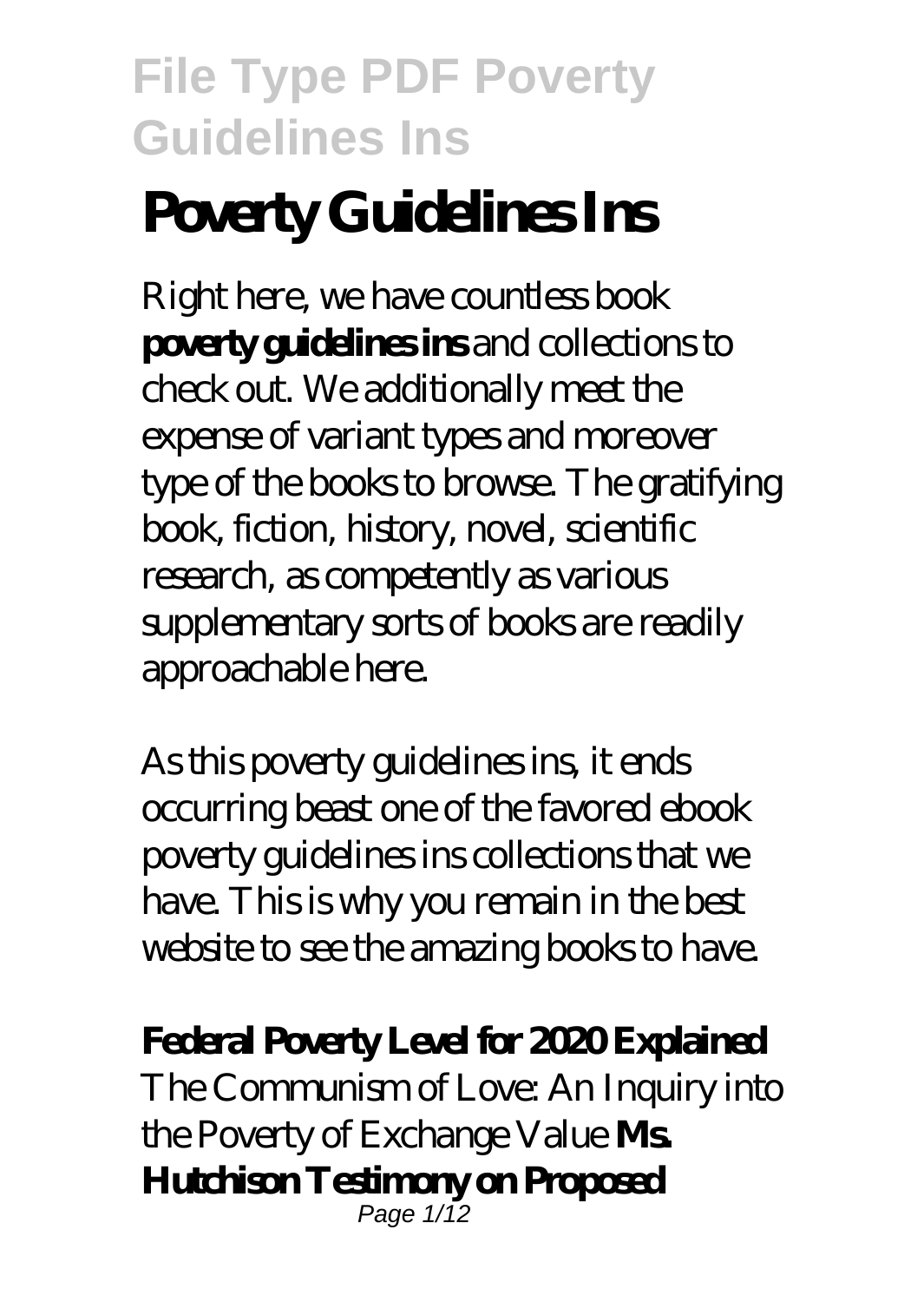**Changes to the Poverty Line Calculation** Federal Poverty Level - FPL explained How To Use The 2018 Federal Poverty Level Chart **China's war on poverty 2019 Poverty Guidelines for The Affidavit of Support (I-864P)** Diagnosis and Cure for Poverty Updated Affidavit of Support Poverty Guidelines for 2019 **The Trump Administration's Proposed Changes to the Poverty Line Calculation How is Poverty Measured?** *Income Requirements for Immigration: 2020* HOW I LIVE HAPPILY BELOW THE POVERTY LINE! Living Below The Poverty Level Does Not Make Me Poor Working Woman Testifies About Reality Of Poverty In The U.S. | NowThis A poverty free -world Book Launch What's the Best Evidence for K1 Visa Sponsor Income? 2019 Income Eligibility requirements for K1 Fiance Visa What is Poverty? - Compassion International *Poverty and* Page 2/12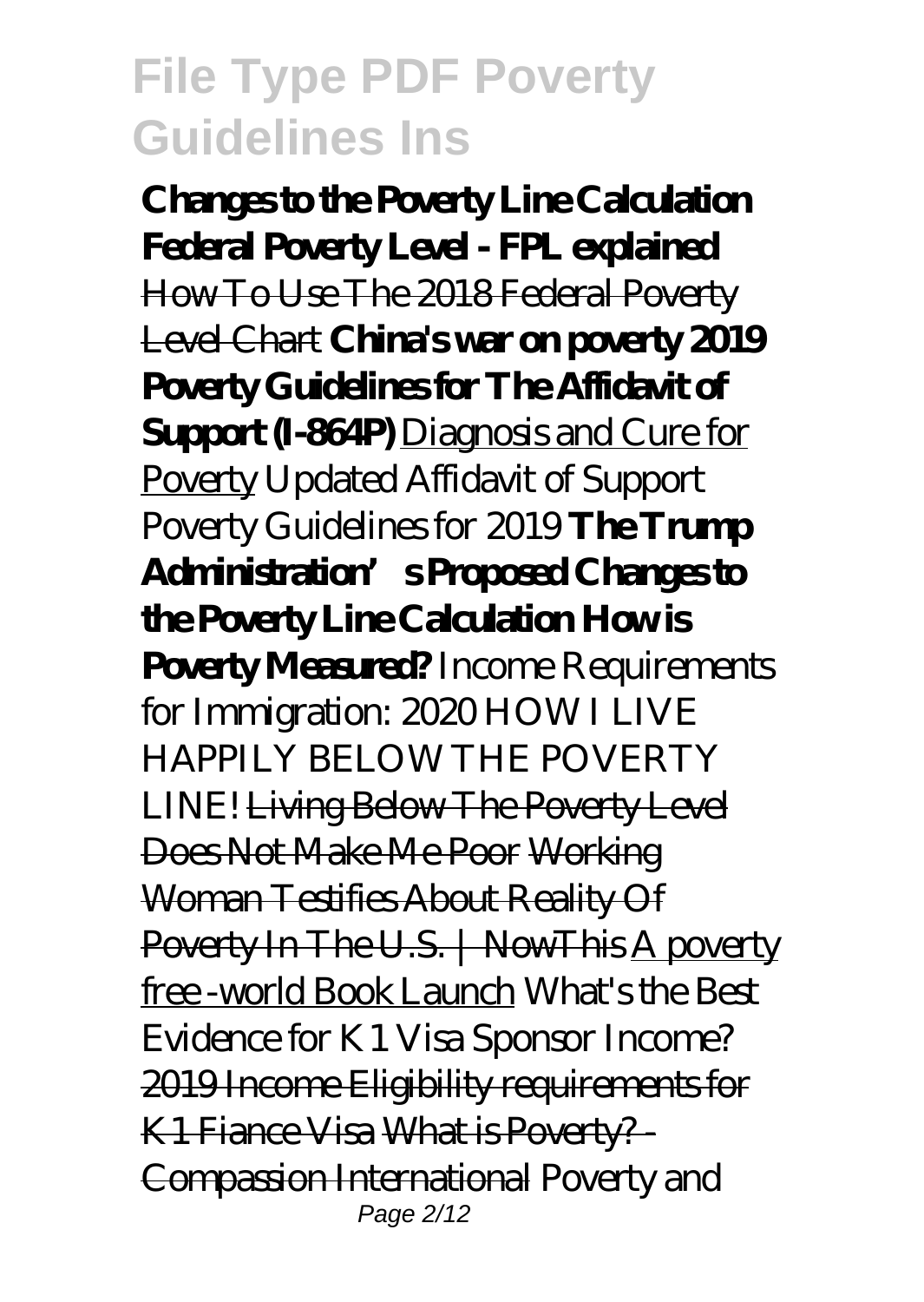*(Economic) Inequality Defined, Explained and Compared in One Minute Medicaid Eligibility For Single Individuals* We can end poverty, but this is why we haven't | Teva Sienicki | TEDxMileHighWomen Sith Ruling Systems Part II: Mystical Fascism Dr. Roberta's 1st Book \"Poverty Curse Broken, The Roberta Hoskie\" is Ready for Release!!

How poor people survive in the USA | DW Documentary How Poverty is Measured in the United States Book Reading: The Black Man's Guide Out Of Poverty (By Aaron Clarey) Part 1: Your Real Enemy U.S. Federal Poverty Guidelines to Determine Financial Eligibility Addendum Benjamin Powell Book Panel: Out of Poverty: Sweatshops in the Global Economy **Book Presentation 1 | Social Policy, Poverty, and Inequality in Central and Eastern Eastern Europe** Poverty Guidelines Ins Page 3/12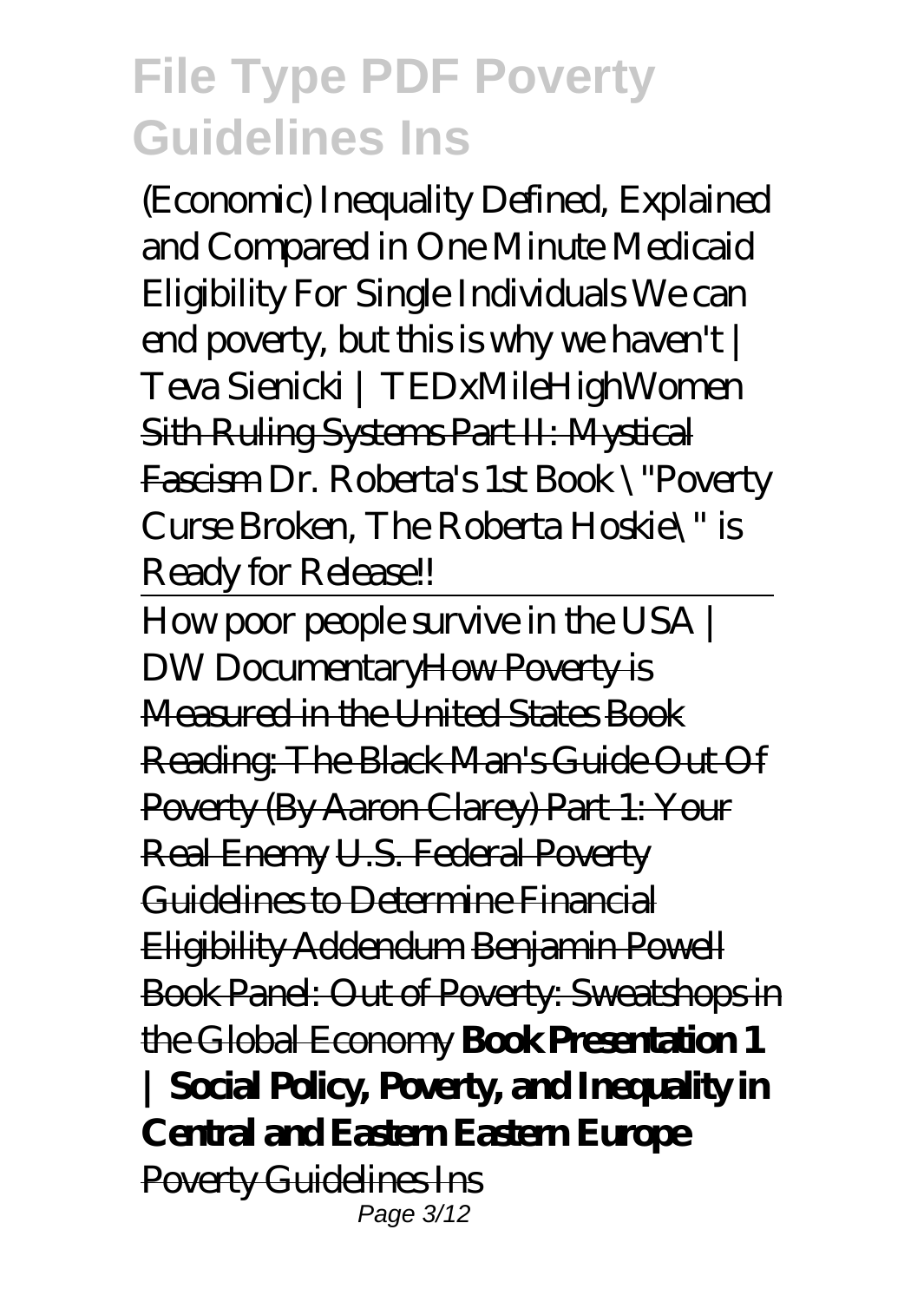100% of HHS Poverty Guidelines\* 125% of HHS Poverty Guidelines\* For sponsors on active duty in the U.S. armed forces who are petitioning for their spouse or child: For all other sponsors: 2: \$19,830: \$24,787: 3: \$24,980: \$31,225: 4: \$30,130: \$37,662: 5: \$35,280: \$44,100: 6: \$40,430. \$50,537: 7: \$45,580: \$56,975: 8: \$50,730 \$63,412 Add \$5,150 for each additional person

2020 HHS Poverty Guidelines for Affidavit of Support | USCIS Form I-864P, HHS Poverty Guidelines for. Form I-864P, HHS Poverty Guidelines for. Skip to main content This is the USCIS preview website. Visit uscis.gov for the official USCIS site. USCIS Response to Coronavirus 2019 (COVID-19) Official Website of the ...

Poverty Guidelines | USCIS Page 4/12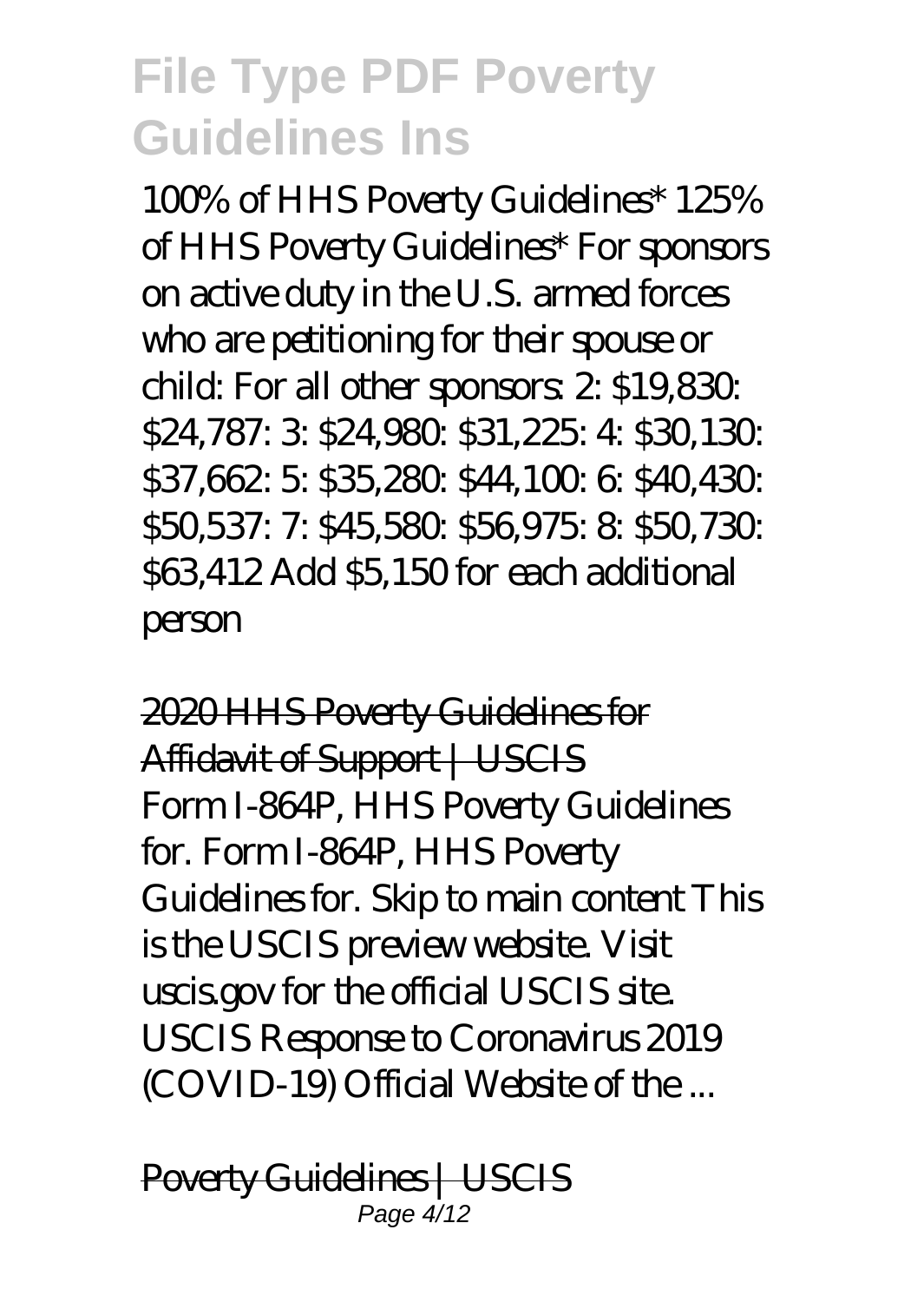U.S. Federal Poverty Guidelines Used to Determine Financial Eligibility for Certain Federal ...

2020 Poverty Guidelines | ASPE The Department of Health & Human Services (HHS) issues poverty guidelines that are often referred to as the "federal poverty level" (FPL). S tarting November 1, 2020, the Health Insurance Marketplace  $\mathbb{R}$  2 will use the 2020 guidelines when making calculations for advance payments of the premium tax credit and income-

#### 2020 FEDERAL POVERTY GUIDELINES CHART

Until we update this, take the guideline dollar amount below, multiply by 1.38, and then round up. So for example \$12,760 x 1.38 = \$1760 880. We round up, and thus \$17,609 is 138% of the Page 5/12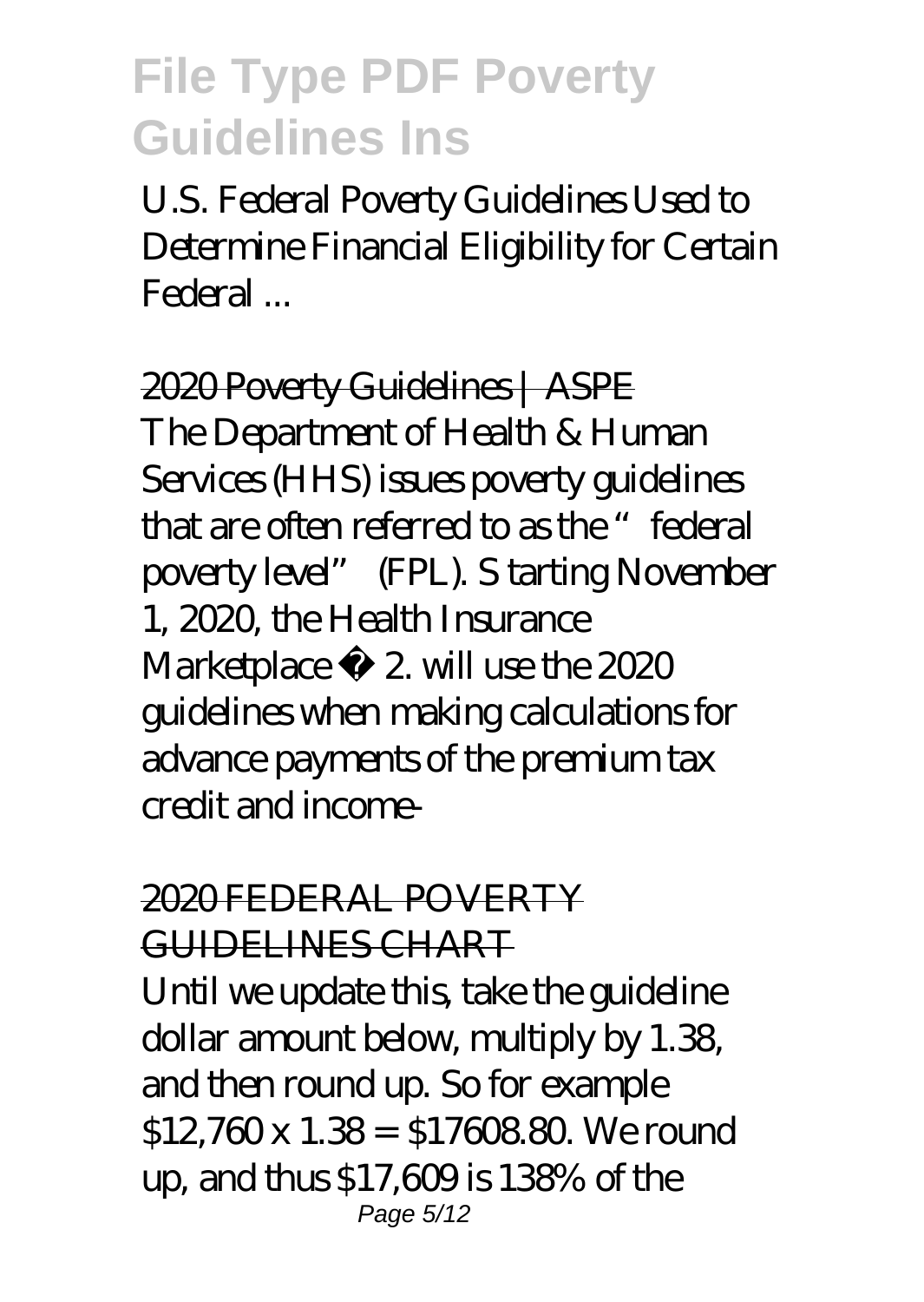Federal Poverty Level threshold for 2020 Medicaid and CHIP.

#### The 2020 Federal Poverty Guidelines Obamacare Facts

As normally occurs, increases in the U.S. cost of living led to the Poverty Guidelines amounts being raised in 2020. So, for instance, while last year a U.S. petitioner supporting a family of four would have had to show an income of \$32,187, this year the amount required is a bit higher, at \$32,750.

USCIS Issues 2020 Poverty Guidelines: Raises Required ...

The poverty guidelines are the other version of the federal poverty measure. They are issued each year in the Federal Register by the Department of Health and Human Services (HHS). The guidelines are a simplification of the poverty Page 6/12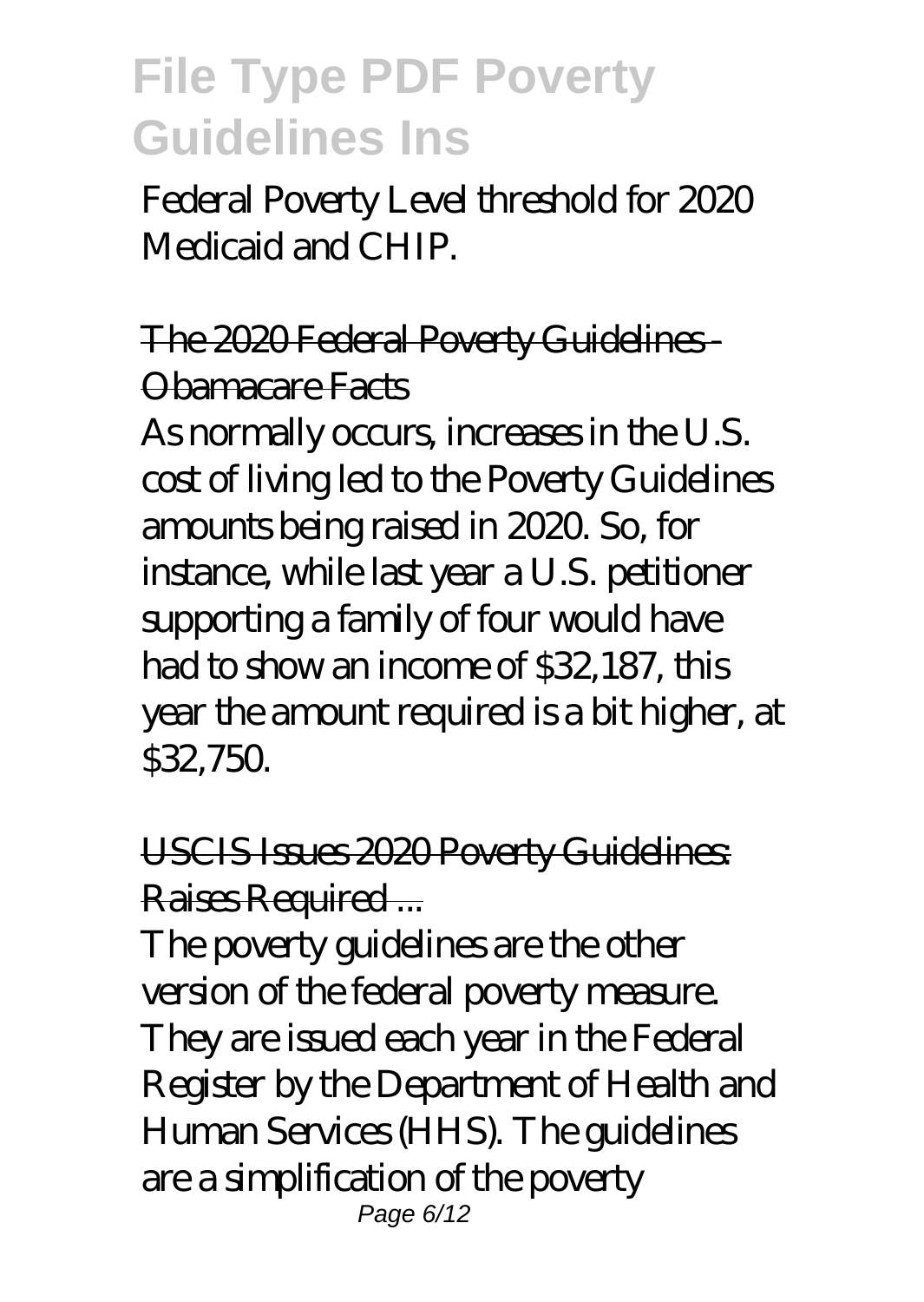thresholds for use for administrative purposes — for instance, determining financial eligibility for certain federal programs.

Poverty Guidelines | ASPE 2020 POVERTY GUIDELINES FOR THE 48 CONTIGUOUS STATES AND THE DISTRICT OF COLUMBIA . SIZE OF FAMILY UNIT POVERTY GUIDELINES 1 \$ 12760 2 \$ 17, 240 3 \$ 21,720 4 \$ 26,200 5 \$ 30,680 6 \$ 35,160 7 \$ 39, 640 8 \$ 44,120 For  $f$ amilies/households with more than  $8$ persons, add \$4,4 80 for each additional person.

2020 POVERTY GUIDELINES FOR THE 48 CONTIGUOUS STATES AND ... Use the HHS Poverty Guidelines to

complete Form I-912, Fee Waiver Page 7/12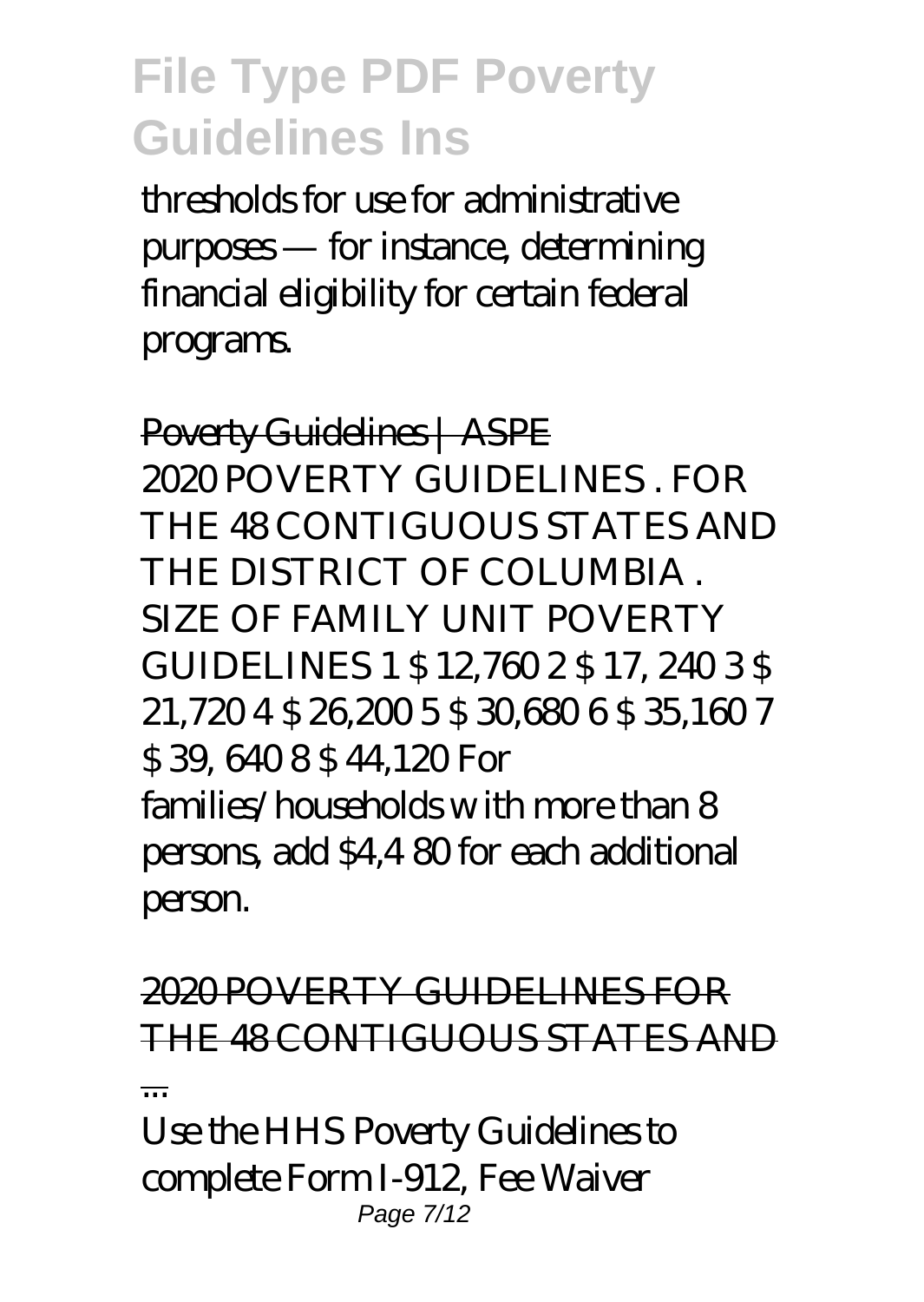Request. These poverty ...

2020 HHS Poverty Guidelines for Fee Waiver Request | USCIS If you want to reference the official USCIS Affidavit of Support HHS Poverty Guidelines, ...

#### I-864P: Poverty Guidelines - USCIS Guide

USCIS Published 2019 Poverty Guidelines for Affidavit of Support For family-based immigration petitions, the petitioner must submit an Affidavit of Support on behalf of the beneficiary or beneficiaries.

#### USCIS Published 2019 Poverty Guidelines for Affidavit of ...

The poverty guidelines The poverty thresholds are the original version of the federal poverty measure. The thresholds are updated each year by the Census Page 8/12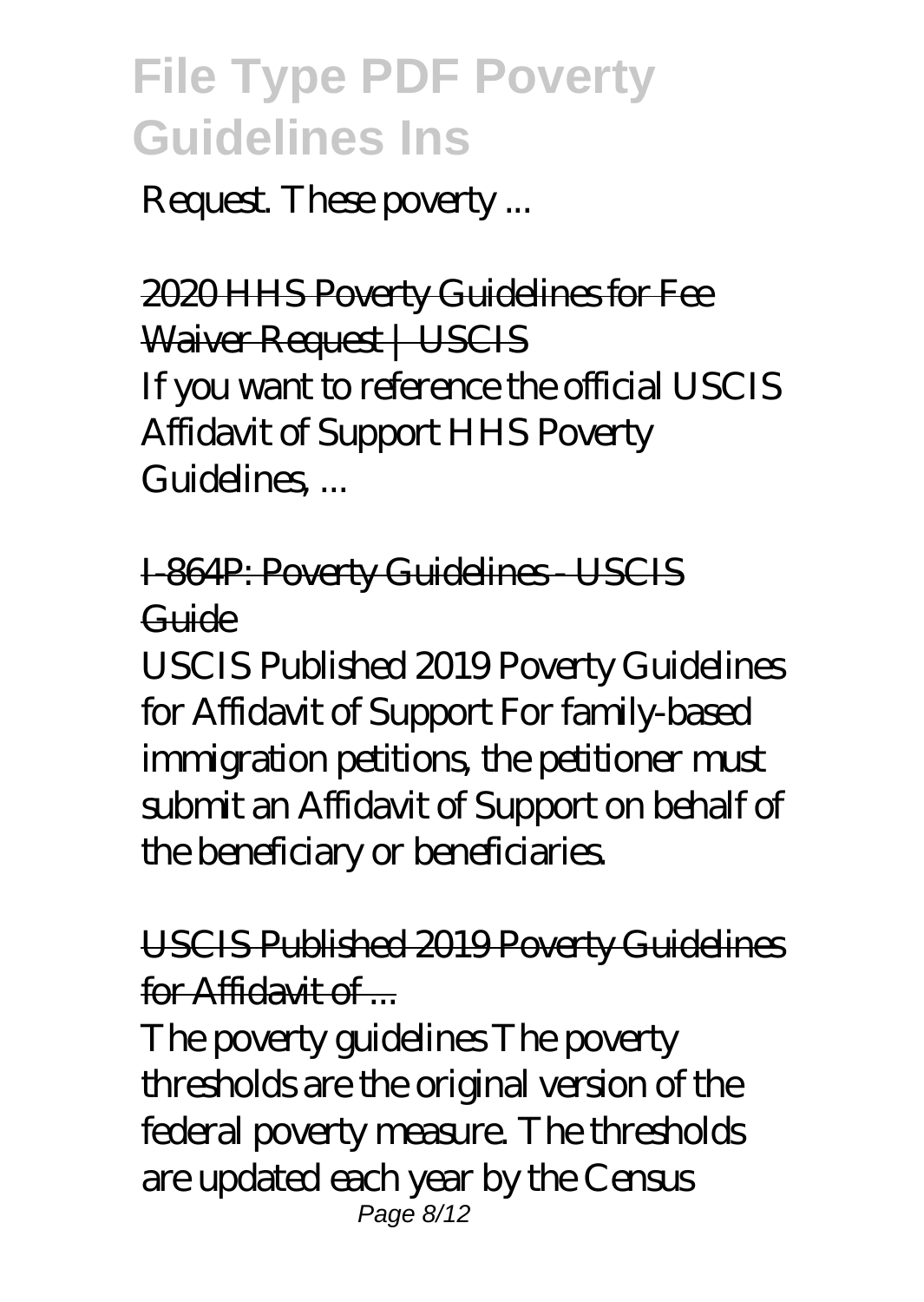Bureau and are used mainly for statistical purposes — for instance, preparing estimates of the number of Americans who live in poverty each year.

#### I-864P, Poverty Guidelines For Immigration Filings

These poverty guidelines remain in effect for use on the Form I-864 Affidavit of Support starting from March 2, 2020 to Spring of 2021 in which new guidelines will go into effect. For the 48 Contiguous States, the District of Columbia, Puerto Rico, the U.S. Virgin Islands, and Guam: Sponsor's Household Size. 100% Poverty Line.

I-864P: Poverty Guidelines for family based green card The poverty guidelines. The poverty thresholds are the original version of the federal poverty measure. They are Page 9/12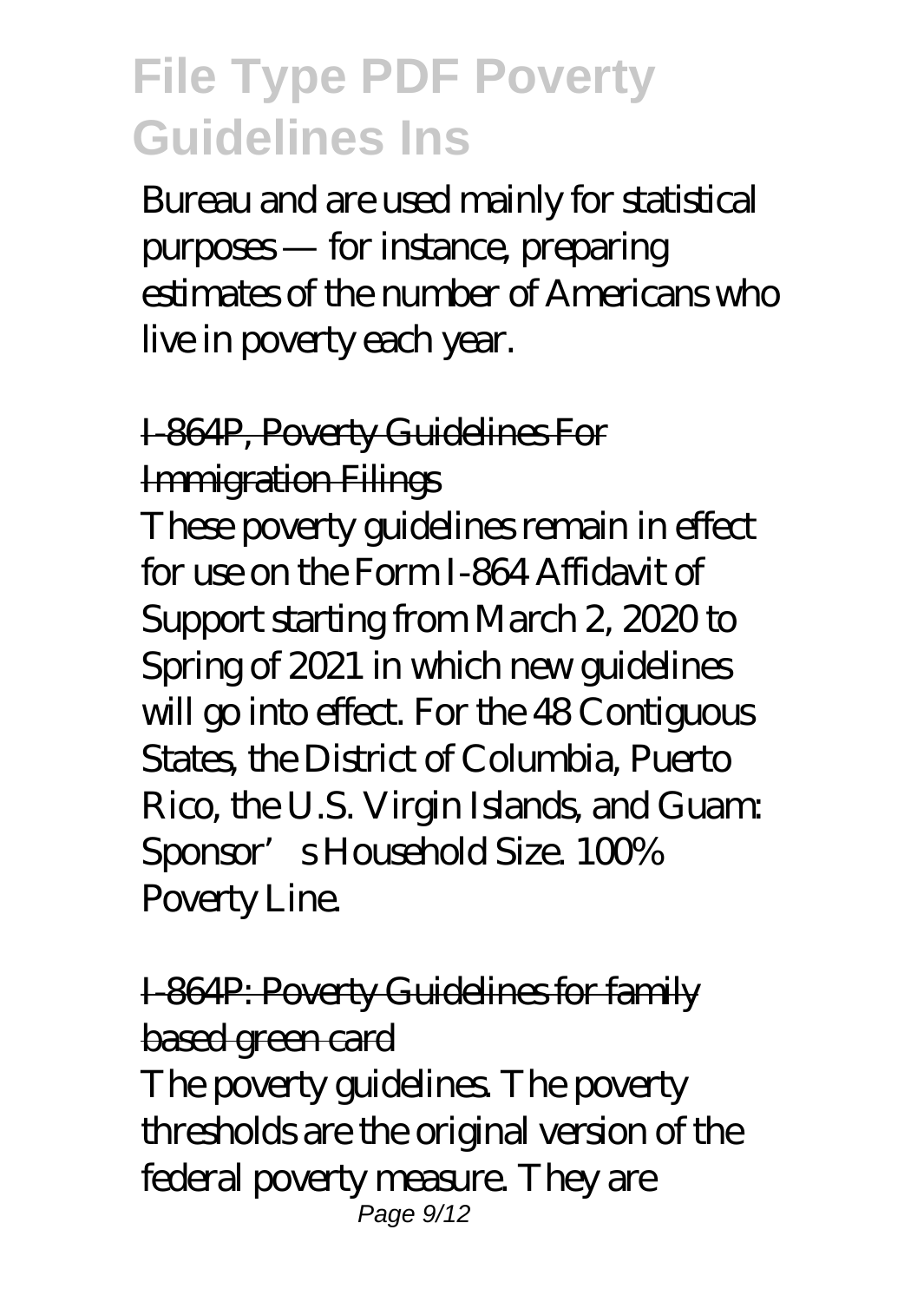updated each year by the Census Bureau. The thresholds are used mainly for statistical purposes — for instance, preparing estimates of the number of Americans in poverty each year.

2018 Poverty Guidelines | ASPE The 2020 federal poverty level (FPL) income numbers below are used to calculate eligibility for Medicaid and the Children's Health Insurance Program (CHIP). 2019 numbers are slightly lower, and are used to calculate savings on Marketplace insurance plans for 2020. \$12,760 for individuals \$17,240 for a family of  $2$  \$21,720 for a family of  $3$ 

Federal Poverty Level (FPL) -HealthCare.gov Glossary... To qualify for the reduced fee, your documented annual household income must be greater than 150 percent and not Page 10/12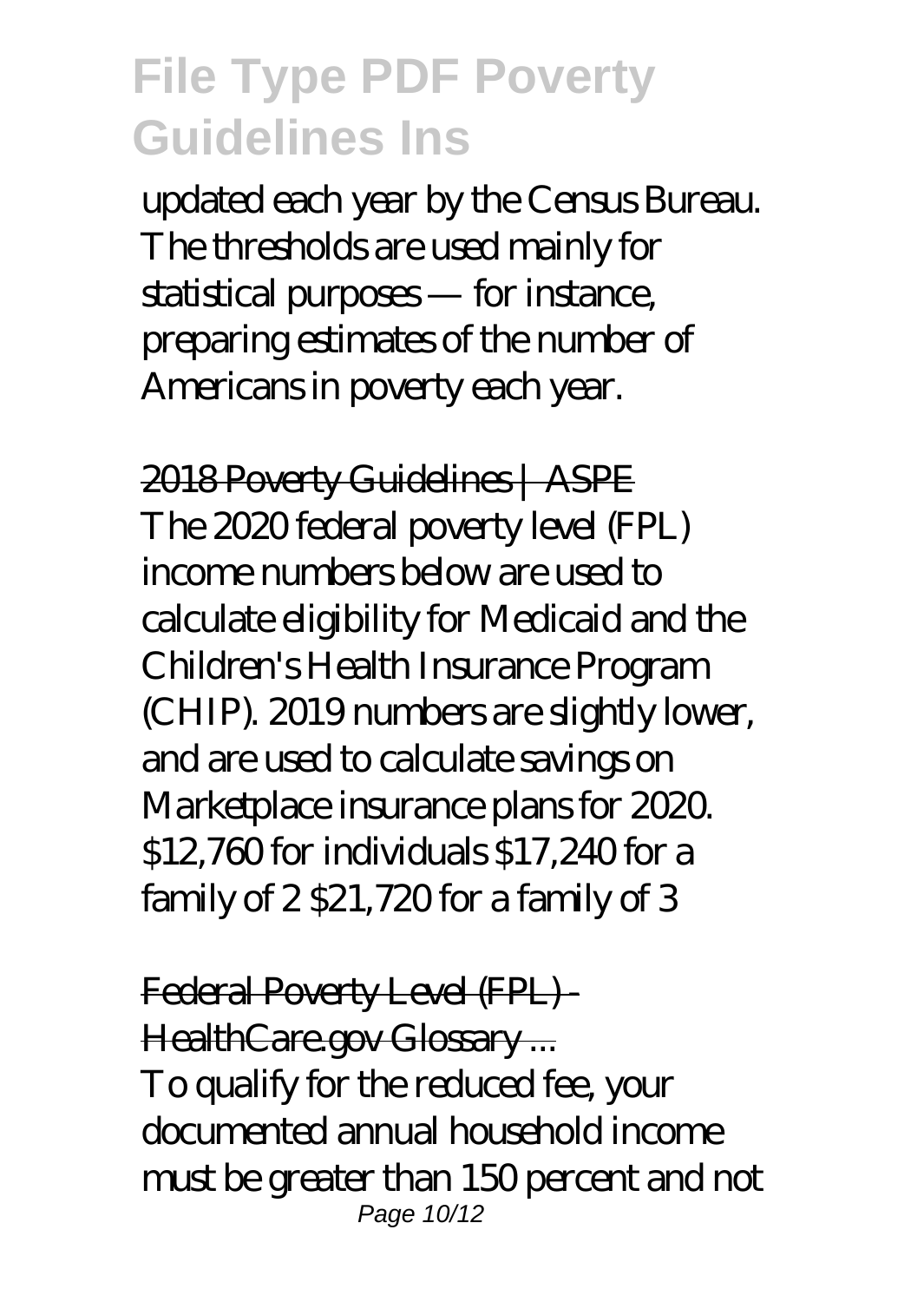more than 200 percent of the Federal Poverty Guidelines (FPG), at the time of filing, based on your household size. The secretary of the Department of Health and Human Services establishes the Federal Poverty Guidelines annually.

Income Guidelines for Reduced Fees | **LISCIS** 

These guidelines are commonly referred to as the Federal Poverty Level (FPL), 1 and they're used to determine health insurance eligibility for premium subsidies and cost-sharing subsidies in each state's exchange, as well as other programs like Medicaid and the Children's Health Insurance Program (CHIP). Effect of Family Size

Federal Poverty Level and Health Insurance Subsidies The poverty guidelines are the other Page 11/12